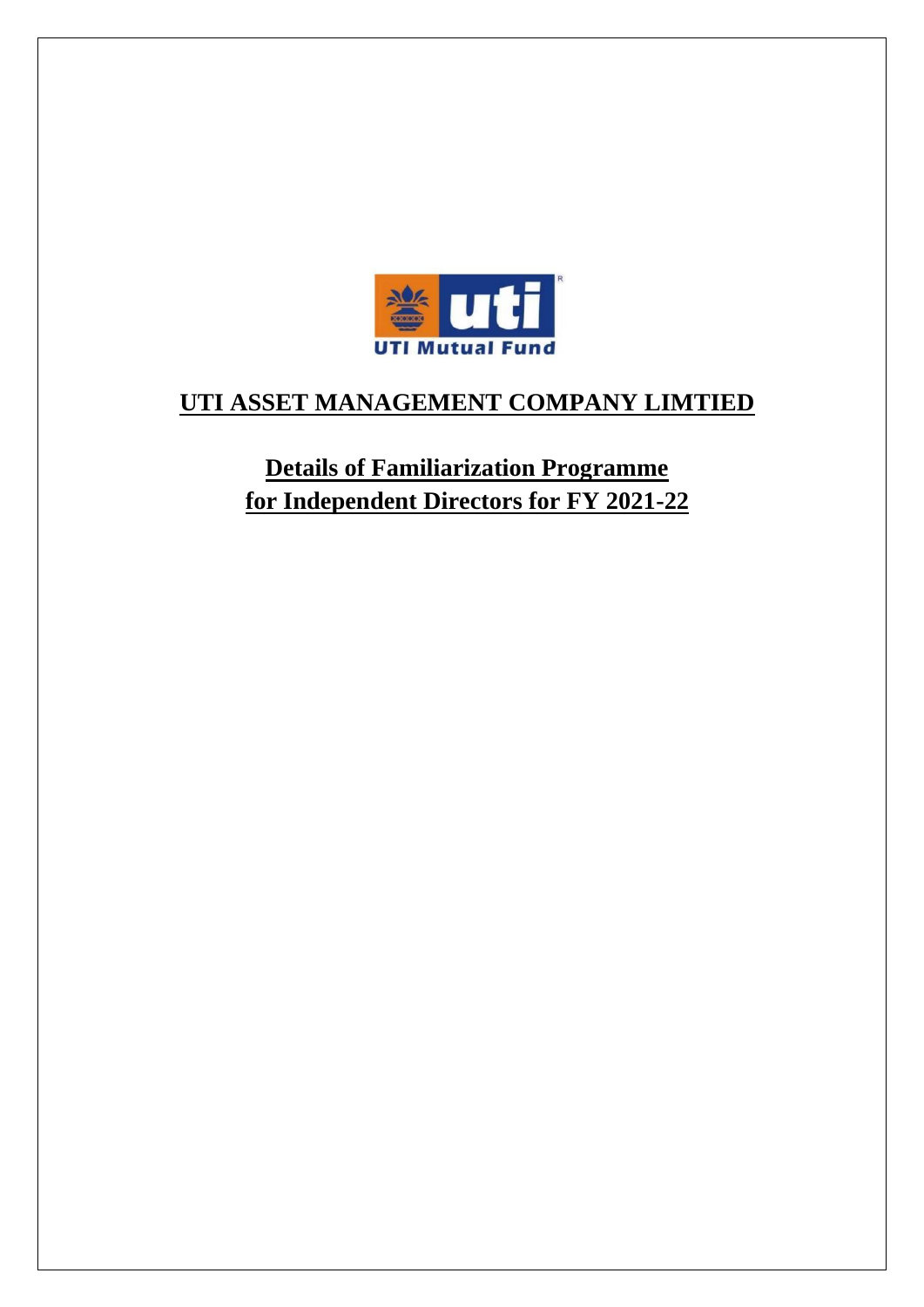

## **1. BACKGROUND:**

1.1. Pursuant to the provisions of Regulation 25 (7) read with Regulation 46 (2) of SEBI (Listing Obligations and Disclosure Requirements) Regulations, 2015, as amended (SEBI Listing Regulations), the Company shall familiarize the Independent Directors with their roles, rights and responsibilities in the Company, nature of the industry in which the Company operates, business model of the Company etc.

## **2. FAMILIARIZATION FOR INDEPENDENT DIRECTORS:**

- 2.1. The appointment / re-appointment of Independent Director is formalized through Letter of Appointment which *inter-alia* incorporates their roles, rights and responsibilities, terms of appointment, details of remuneration to directors, evaluation of performance, availability of directors and officers' liability insurance, provisions relating to the dealing in securities etc. In addition, the Company also provides the copies of Code of Conduct for Board of Directors and Senior Management Personnel, Charter of respective committees and access to all other policy documents.
- 2.2. Presentations are made to the Directors at Board / Committee(s) meetings at regular intervals in order to update them on mutual fund industry and business model of the Company, performance of the Company, various system and policies adopted by the Company, Indian and Global market update, corporate governance framework, risk management framework, achievements / awards, management structure, HR policies, management development and succession planning, review of Internal Audit, operations of subsidiaries and associates, digitization of business process and update on digital marketing, ESG activities etc.
- 2.3. During the Financial Year 2021-22, the management of the Company and its subsidiaries made a detailed presentation to the Board on its business plan and milestones achieved during the year.
- 2.4. The interviews of Fund Managers are circulated to the Board members.